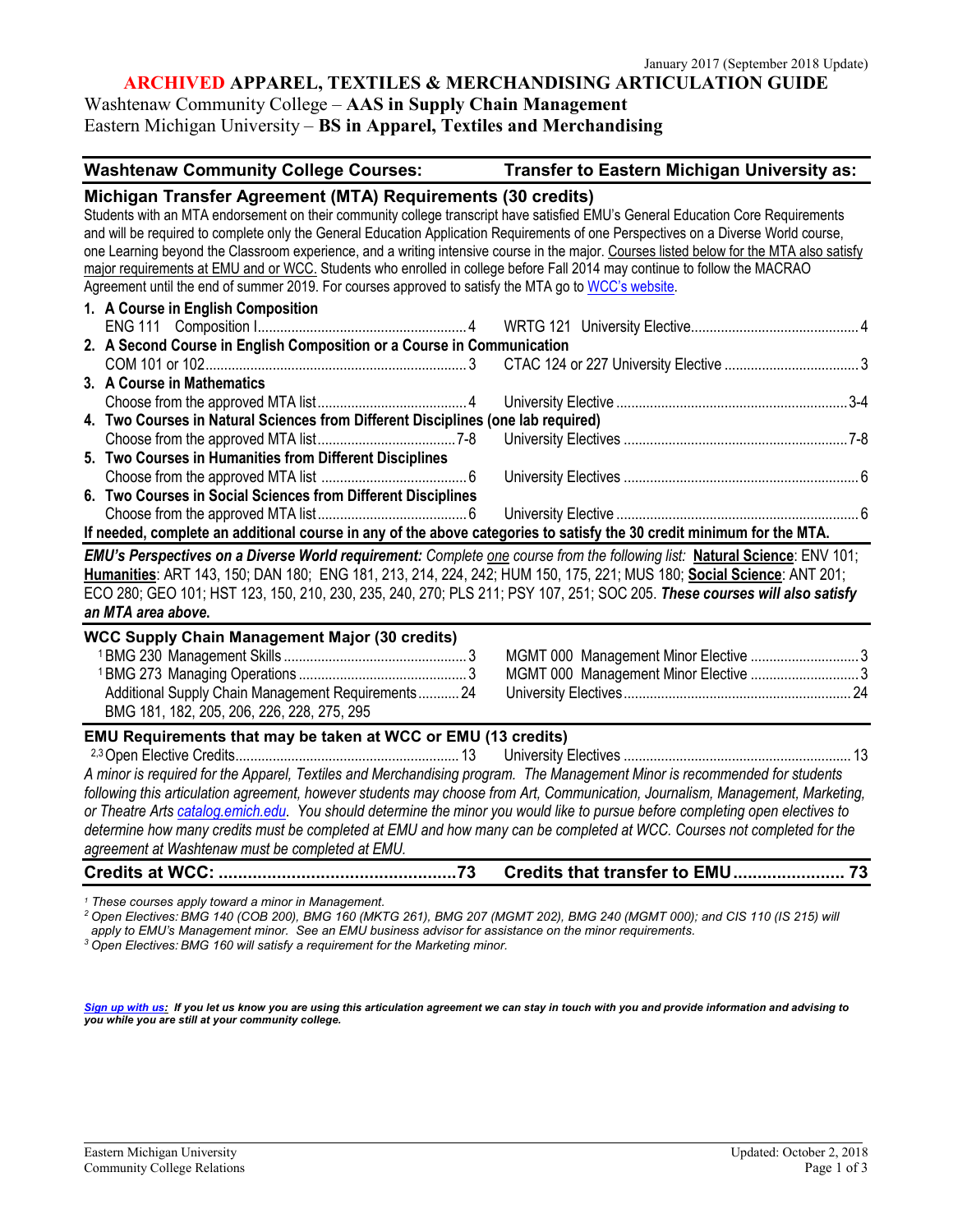# **ARCHIVED APPAREL, TEXTILES & MERCHANDISING ARTICULATION GUIDE**

Washtenaw Community College – **AAS in Supply Chain Management** Eastern Michigan University – **BS in Apparel, Textiles and Merchandising**

## **Completion of EMU's Apparel, Textiles and Merchandising Program**

| <b>Major Requirements</b> | (45 credits) |
|---------------------------|--------------|
|                           |              |

## **Core Courses (27 credits)**

|                | COT 300W Research and Writing: Tech Career Persp3  |  |
|----------------|----------------------------------------------------|--|
| <b>ATM 118</b> |                                                    |  |
| <b>ATM 145</b> | Intro to Apparel and Textile Merchandising3        |  |
| <b>ATM 212</b> | Textile Science I: Fibers & Yarns3                 |  |
| ATM 255        |                                                    |  |
| ATM 312        | Textile Science II: Fabric Form, Dyeing, Finish  3 |  |
| <b>ATM 345</b> | Merchandise Planning and Control3                  |  |
| ATM 355        | Application of Merchandising Practices3            |  |
|                |                                                    |  |

# **Elective Courses (18 credits)**

*Select eighteen credits from the following:*

| ATM 105        |                                                |  |
|----------------|------------------------------------------------|--|
| ATM 135        |                                                |  |
| <b>ATM 200</b> | Aesthetics & Design for the Apparel Industry 3 |  |
| ATM 265        | Merchandising of Interior Furnishings3         |  |
| ATM 271        | Woven Structures and Design3                   |  |
| <b>ATM 302</b> | Fashion Manufacturing Techniques3              |  |
| <b>ATM 372</b> | Design and Production of a Fashion Show3       |  |
| ATM 380        | Fashion of the Haute Couture3                  |  |
| ATM 390        |                                                |  |
| <b>ATM 392</b> |                                                |  |
| <b>ATM 404</b> |                                                |  |
| <b>ATM 439</b> |                                                |  |
|                |                                                |  |

## **Minor Requirements (6 credits)**

| <sup>2</sup> Management Minor |                                                                                                                                                                                                                                   |  |
|-------------------------------|-----------------------------------------------------------------------------------------------------------------------------------------------------------------------------------------------------------------------------------|--|
|                               | MGMT 384 Human Resource Management 3                                                                                                                                                                                              |  |
|                               | MGMT 386 Organizational Behavior and Theory3                                                                                                                                                                                      |  |
|                               | If BMG 160, 207 and 6 additional approved credits for MGMT are not transferred<br>to EMU, additional courses must be taken at EMU if a Management Minor is<br>desired. A minimum of 6 credits for the minor must be taken at EMU. |  |
|                               |                                                                                                                                                                                                                                   |  |
|                               |                                                                                                                                                                                                                                   |  |
|                               |                                                                                                                                                                                                                                   |  |

## **Sample Sequence for completing the program:**

Courses may not be offered every semester. Consult a program advisor to plan a program of study.

| <b>Fall Semester Start</b> |                                                   | (15 Credits)   |
|----------------------------|---------------------------------------------------|----------------|
|                            |                                                   |                |
|                            |                                                   |                |
|                            | ATM Elective Courses and/or Minor Requirements 9  |                |
| <b>Winter Semester</b>     |                                                   | (12 Credits)   |
|                            |                                                   |                |
|                            |                                                   |                |
|                            |                                                   |                |
|                            |                                                   |                |
| <b>Fall Semester</b>       |                                                   | (12 Credits)   |
|                            |                                                   |                |
|                            |                                                   |                |
|                            |                                                   |                |
|                            | ATM Elective Courses and/or Minor Requirements  3 |                |
| <b>Winter Semester</b>     |                                                   | $(12$ Credits) |
|                            | ATM Elective Courses and/or Minor Requirements 12 |                |
|                            |                                                   |                |
|                            | <b>Winter Semester Start</b>                      | (15 Credits)   |
|                            |                                                   |                |
|                            |                                                   |                |
|                            | ATM Elective Courses and/or Minor Requirements  9 |                |
| <b>Fall Semester</b>       |                                                   | (12 Credits)   |
|                            |                                                   |                |
|                            |                                                   |                |
|                            |                                                   |                |
|                            | ATM Elective Courses and/or Minor Requirements 3  |                |
| <b>Winter Semester</b>     | (12 Credits)                                      |                |
|                            | ATM 312 W (concurrent prereqs: ATM 145, 212)  3   |                |
|                            |                                                   |                |
|                            |                                                   |                |
|                            | ATM Elective Courses and/or Minor Requirements 3  |                |
| <b>Fall Semester</b>       |                                                   | (12 Credits)   |
|                            |                                                   |                |
|                            | ATM Elective Courses and/or Minor Requirements 9  |                |
|                            |                                                   |                |

### *<sup>1</sup> Satisfies EMU's LBC requirement*

*<sup>2</sup> A minor is required for the Apparel, Textiles and Merchandising program. The Management minor is recommended for students following this articulation agreement, however students may choose from Art, Communication, Journalism, Management, Marketing, or Theatre Arts catalog.emich.edu. Courses not completed for the minor at WCC must be completed at EMU.*

*\* A minimum of 124 credits is required to graduate. If sufficient credits are not transferred, additional credits will be required at EMU to satisfy the 124 credit minimum.*